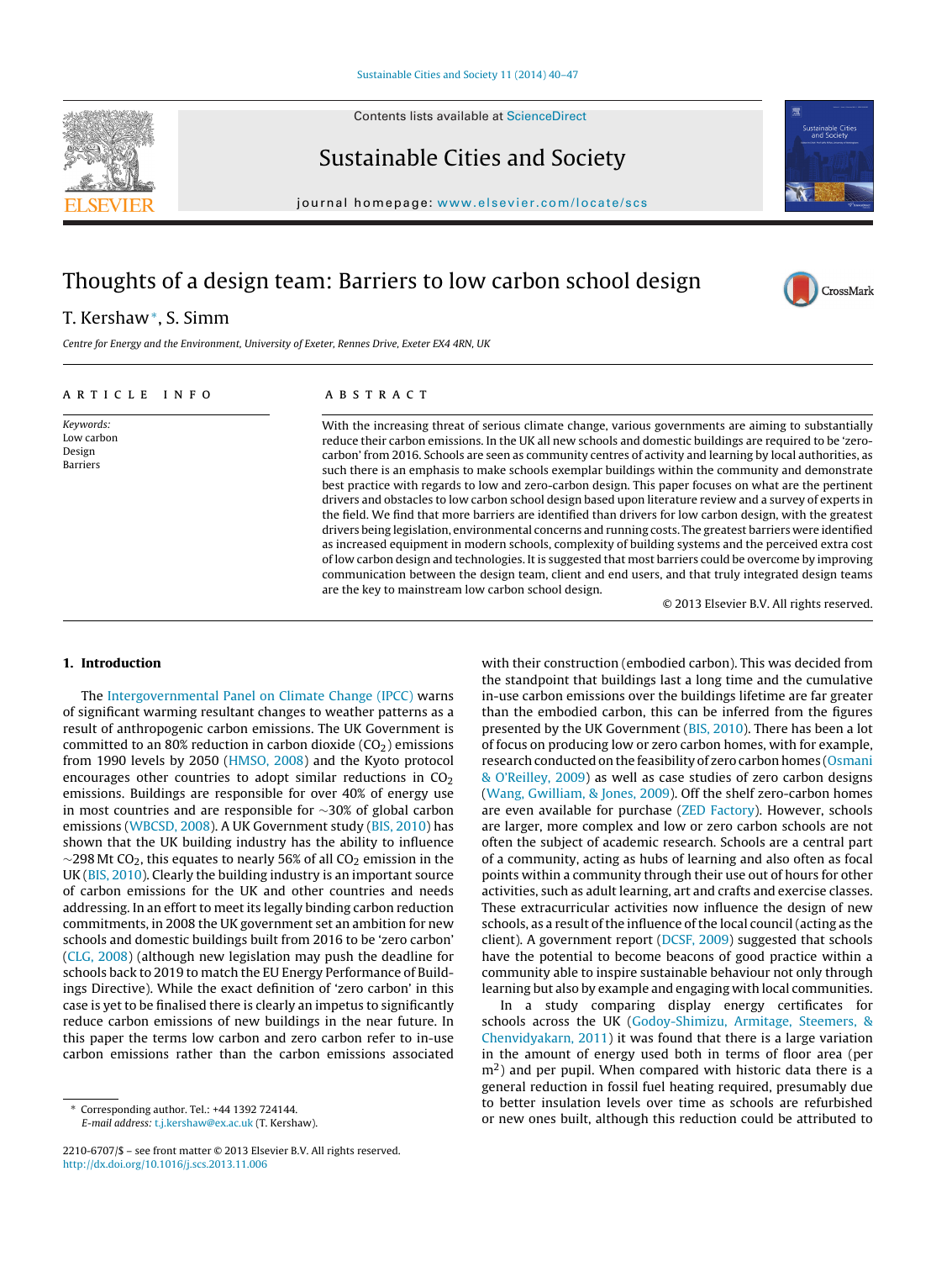higher pupil densities or increased internal heat gains. However, any carbon saving is offset by a larger increase in the electricity requirements of the schools. The new academies [\(HMSO,](#page--1-0) [2010\)](#page--1-0) perform particularly badly compared to primary and secondary schools, [Godoy-Shimizu](#page--1-0) et [al.](#page--1-0) [\(2011\)](#page--1-0) state that "the significantly higher emissions associated with the academies is unexpected as they tend to be newer schools, recently built or refurbished." The increase is due to electricity consumption attributed to increased usage of educational equipment, computers and greater implementation of buildings services. Many new schools have been built in the recent past across the UK; more are planned for construction in the future. Evidence shows there has been some improvement in the fossil fuel energy usage of schools but that increased electrical consumption means that carbon emissions are still increasing. Given the need for significant nation-wide carbon emissions reductions by 2050 this suggests further work is needed to understand how emissions can be reduced in new schools. This paper aims to examine which drivers and barriers to low carbon design that have been identified in the literature. Then by drawing upon the experiences of a panel of experts with varied backgrounds and roles within the design team, identify which are perceived as the greatest barriers to the design of low carbon schools. It is hoped through this process that common features of the greatest barriers can be identified and hence addressed, making the design of low carbon schools easier to achieve in practice.

#### **2. Drivers and barriers**

Clearly there are obstacles to achieving low carbon design in schools, whether cost, regulatory, communication-based, procurement or simply risk aversion. Unfortunately the construction industry is distinctive in its fragmentation. It is characterised by a wide range of sub-contractors being used, ostensibly for their individual skill sets. This does tend to minimise risk, which is often held aloft as another key driver for this method of operation. Such subcontractors often perceive the contractor in the chain directly above them as the most important 'client', rather than the end-user of the building [\(Williams](#page--1-0) [&](#page--1-0) [Dair,](#page--1-0) [2007;](#page--1-0) [Zuo,](#page--1-0) [Read,](#page--1-0) [Pullen,](#page--1-0) [&](#page--1-0) [Shi,](#page--1-0) [2012\).](#page--1-0) Because of this limited involvement in the project, there is little incentive to reduce energy use through good design. This lack of a collaborative design process can lead to the building design not reflecting the intended use or the building occupants not using the building services as intended. This situation can be avoided if the client is aware of the issues, educated and proactive, ensuring that relevant information about the buildings usage is passed to the relevant parties. While the client can guide the design there is still the barrier for low carbon school projects that the client is not the end user and their vision may not reflect the reality of how the building will be used in practice.

Within an organisation, decision-making is not just guided by individual preferences but is also framed by the perceived goals and interests of the organisation and other associated stakeholders. Studies have shown that individuals who hold senior positions and are most embedded within an organisation are more resistant to change, particularly where change is perceived as a departure from traditional practices [\(Morton,](#page--1-0) [Bretschneider,](#page--1-0) [Coley](#page--1-0) [&](#page--1-0) [Kershaw,](#page--1-0) [2011;](#page--1-0) [Van](#page--1-0) [Knippenburg,](#page--1-0) [Van](#page--1-0) [Knippenburg,](#page--1-0) [Monden](#page--1-0) [&](#page--1-0) [de](#page--1-0) [Lima,](#page--1-0) [2002\).](#page--1-0) Another deterrent to low carbon design identified by [Williams](#page--1-0) [and](#page--1-0) [Dair](#page--1-0) [\(2007\)](#page--1-0) is the unreliability or the perceived unreliability of sustainable products and systems. Stakeholders were adverse to the perceived risk of using what they consider to be untested technologies.

[Morton](#page--1-0) et [al.](#page--1-0) [\(2011\)](#page--1-0) conducted a study into the perceptions about climate change and willingness to change current practices within the building industry. The study indicated that many individuals considered their organisation to be involved in practices relevant to climate change. When investigated further these practices were mainly related to sustainability and carbon emissions reduction (climate change mitigation). As such there is some overlap with the study presented in this paper. [Morton](#page--1-0) et [al.](#page--1-0) [\(2011\)](#page--1-0) noted that the most salient limitations associated with current practices were time and cost. It was inferred from participant responses that it was perceived that clients associated environmental considerations with increased cost, and that they would be unwilling to bear this cost except in so far as it was necessary to meet government requirements. These views are confirmed in another study ([Williams](#page--1-0) [&](#page--1-0) [Dair,](#page--1-0) [2007\),](#page--1-0) which concluded that the high cost of some sustainable measures is a major barrier to low carbon buildings compared to traditional buildings. This is exhibited by this response from one individual ([Morton](#page--1-0) et [al.,](#page--1-0)  $2011$ )

"The sustainable, low energy solution usually costs more and requires more design input/expertise. Client organisations still often want to spend the minimum time and money to achieve a suitable building to meet current regulations."

Furthermore, participants indicated that the primary current activity to address climate change was to adhere to industry guidelines such as [BREEAM.](#page--1-0) It was perceived that guidelines provided clear standards, were effective and made environmental issues more routine. There was evidence that this activity is limited by the voluntary nature of the guidance and their limited focus. There is also the issue of the client incorrectly identifying the most relevant standard to target, for instance while [BREEAM](#page--1-0) is a well known standard in the UK, it is not the most targeted towards energy efficiency due to its holistic sustainability approach, instead a better standard may be, for example, the [Passivhaus](#page--1-0) standard. This will require the design team to extract information from the client about what is desired and make suggestions accordingly.

The aim of this study is to identify which drivers and barriers are most pertinent to the design of low carbon schools. First a literature review will identify the relevant drivers and barriers appropriate to low carbon schools. The compiled list of barriers will then be narrowed down to the most pertinent barriers and obstacles to low carbon school design. This will be achieved by drawing upon the knowledge and experiences of a panel of experts in the field using a Delphi based approach [\(Skulmoski,](#page--1-0) [Hartman,](#page--1-0) [&](#page--1-0) [Krahn,](#page--1-0) [2007;](#page--1-0) [Wilson,](#page--1-0) [1991\).](#page--1-0) They will work together to refine the list of barriers and obstacles to achieve consensus over, which are the greatest obstacles. In this way the research is intended to both produce an as-definitive-as-possible list of obstacles to low carbon school design, and get an idea of how relevant these obstacles are to designers in the future. The Delphi method is acknowledged as being well suited to a research task when there is incomplete information about a problem or and issue ([Skulmoski](#page--1-0) et [al.,](#page--1-0) [2007\).](#page--1-0) The Delphi method is an iterative process by which the anonymous judgements and opinions of a panel of experts can be collected. This process allows the participants to freely express their opinions without in the absence of social pressures to conform with the opinions of others in the group. As such during the iterative process, decisions are evaluated on the basis of merit rather than that who has proposed the idea. In this way it is hoped that the Delphi method used in this study will highlight the true opinions of the whole design team rather than the opinions of just a few. Since low carbon school design is to become mandatory in the UK and it is likely that other countries will follow suit, the importance of the drivers is diminished and hence were not considered in the Delphi study. However, the perceived importance of different drivers compiled from the literature is presented here for completeness.